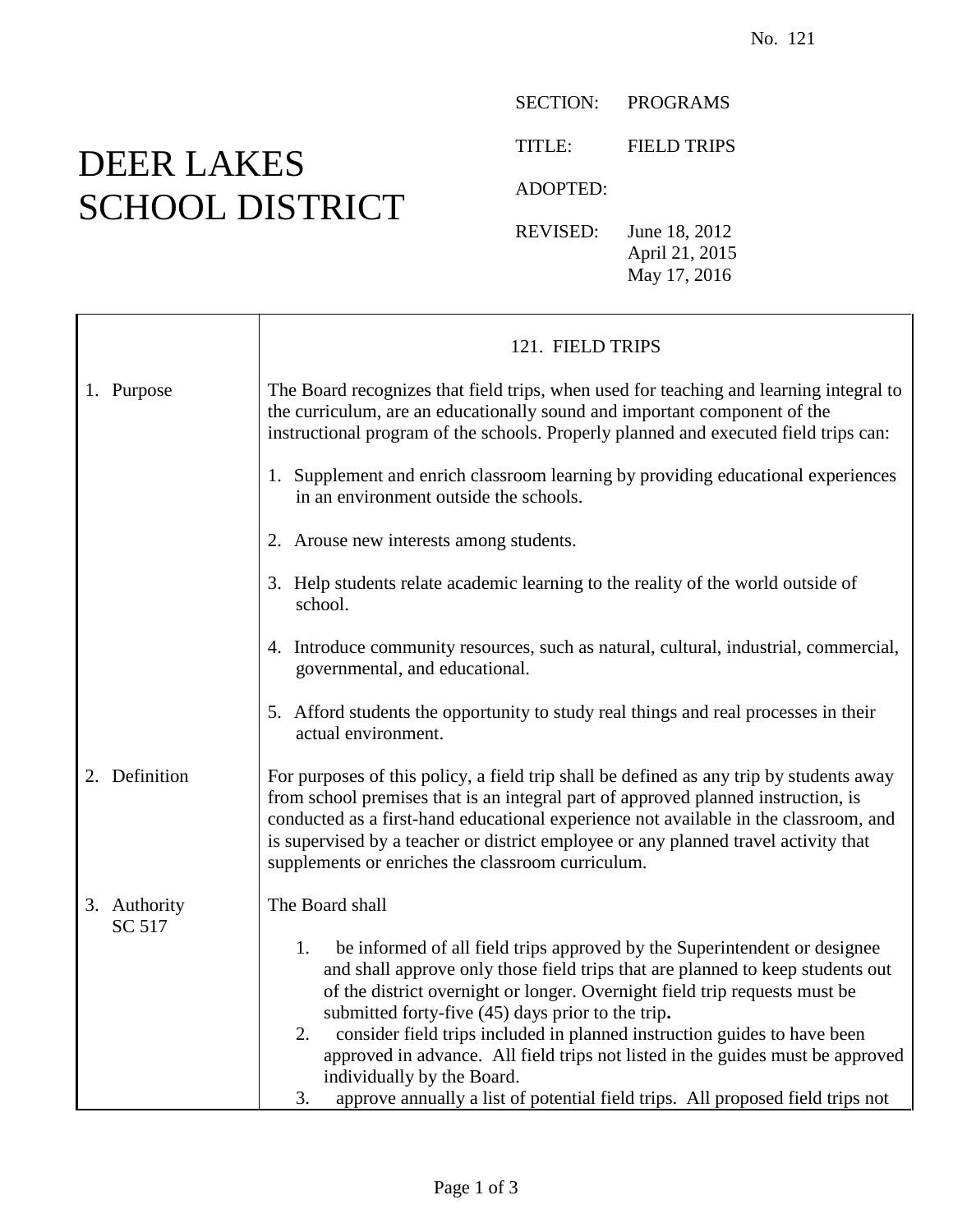|    |                                    | listed must be approved individually by the Board.                                                                                                                                                                                                                                                                                |
|----|------------------------------------|-----------------------------------------------------------------------------------------------------------------------------------------------------------------------------------------------------------------------------------------------------------------------------------------------------------------------------------|
|    |                                    | Students on field trips remain under the supervision and responsibility of this Board<br>and are subject to its rules and regulations.                                                                                                                                                                                            |
|    |                                    | The Board does not endorse, support nor assume responsibility in any way for any<br>district staff member who takes students on trips not approved by the Board or<br>Superintendent. No staff member may solicit district students for such trips within<br>district facilities or on district grounds without Board permission. |
|    |                                    | The Board reserves the right to cancel any field trips, as they deem necessary, based<br>on individual circumstances, and shall be held harmless if the students or an<br>organization suffer any financial loss due to the field trip being cancelled.                                                                           |
|    | 4. Delegation of<br>Responsibility | The Superintendent or designee shall develop administrative regulations for the<br>operation of field trips.                                                                                                                                                                                                                      |
|    |                                    | Each field trip is properly planned, integrated with the curriculum, and<br>followed up by appropriate activities that enhance its value.                                                                                                                                                                                         |
|    |                                    | No field trip will be approved unless it contributes to the achievement of<br>specified instructional objectives.                                                                                                                                                                                                                 |
| 5. | Guidelines                         | Field trips shall be governed by guidelines which ensure that:                                                                                                                                                                                                                                                                    |
|    |                                    | 1. The safety and well-being of students will be protected at all times.                                                                                                                                                                                                                                                          |
|    |                                    | 2. Permission of the parent/guardian is sought and obtained before any student may<br>participate.                                                                                                                                                                                                                                |
|    |                                    | 3. The principal approves the purpose, itinerary and duration of each proposed trip.                                                                                                                                                                                                                                              |
|    | Pol. 105                           | 4. Each field trip is properly planned, integrated with the curriculum, and followed<br>up by appropriate activities that enhance its value.                                                                                                                                                                                      |
|    |                                    | The effectiveness of field trip activities is monitored and evaluated continuously.<br>5.                                                                                                                                                                                                                                         |
|    |                                    | Teachers are allowed flexibility and innovation in planning field trips.<br>6.                                                                                                                                                                                                                                                    |
|    |                                    | No field trip will be approved unless it contributes to the achievement of specified<br>instructional objectives.                                                                                                                                                                                                                 |
|    |                                    | <b>Administration of Medication</b>                                                                                                                                                                                                                                                                                               |
|    |                                    | The Board directs planning for field trips to start early in the school year and to                                                                                                                                                                                                                                               |